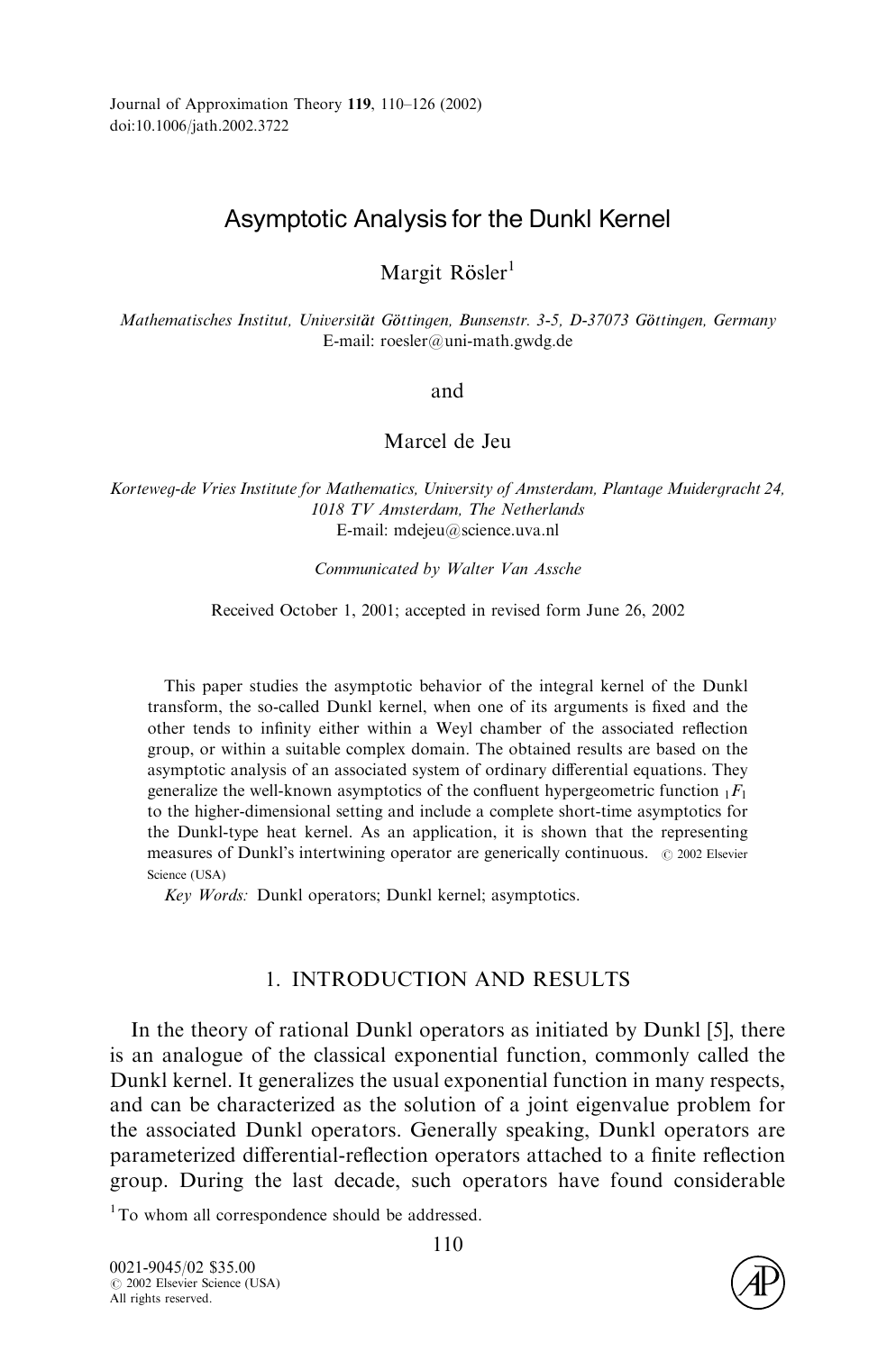attention in various areas of mathematics and mathematical physics. They are, for example, useful in the study of integrable quantum many-body systems of Calogero–Moser–Sutherland type (for an up-to-date bibliography, we refer to [\[4\]](#page-15-0)), and have led to a rapid development in the theory of special functions related with root systems; see for instance [\[10](#page-16-0), [14\].](#page-16-0) Among the variants of Dunkl operators, especially the rational ones allow for a farreaching harmonic analysis in close analogy to the classical Fourier analysis on  $\mathbb{R}^N$ . For example, there exists an analogue of the Fourier transform—the Dunkl transform—which establishes a natural correspondence between the action of Dunkl operators on one hand and multiplication operators on the other [\[7, 15\]](#page-16-0). The integral kernel of this transform is the Dunkl kernel. It was first introduced in [\[6\]](#page-15-0) and has since then been studied in a variety of aspects among which we mention [\[7, 15](#page-16-0), [17, 19\].](#page-16-0) The present paper contributes to a further study of its asymptotic and structural properties.

In order to introduce our setting and results, let  $R$  be a reduced (not necessarily crystallographic) root system in  $\mathbb{R}^N$  with the standard Euclidean inner product  $\langle \ldots \rangle$ . This means that  $R \subset \mathbb{R}^N \setminus \{0\}$  is finite with  $\sigma_\alpha R = R$  and  $R \cap \mathbb{R} \alpha = {\pm \alpha}$  for all  $\alpha \in R$ , with  $\sigma_{\alpha}$  denoting the reflection in the hyperplane  $H_{\alpha}$  orthogonal to  $\alpha$ . Let  $G \subset O(\mathbb{R}^N)$  denote the finite reflection group generated by the  $\sigma_{\alpha}$ ,  $\alpha \in R$ , and put  $\mathbb{R}^N_{reg} = \mathbb{R}^N \setminus \bigcup_{\alpha \in R} H_{\alpha}$ . The connected components of  $\mathbb{R}^N_{reg}$  are called the Weyl chambers of G. As customary in this context, we assume that the root system  $R$  is normalized by  $|\alpha|^2 = 2$  for all  $\alpha$ , and we denote the bilinear extension of  $\langle ., . \rangle$  to  $\mathbb{C}^N$  by  $\langle \ldots \rangle$  as well. Let further  $k : R \to \mathbb{C}$  be a multiplicity function on R (i.e. k is invariant under the natural action of G on  $R$ ). In the present paper, we shall assume throughout that k is non-negative, i.e.  $k(\alpha) \ge 0$  for all  $\alpha \in R$ . The (rational) Dunkl operators associated with  $G$  and  $k$  are given by

$$
T_{\xi}(k)f(x) := \partial_{\xi}f(x) + \sum_{\alpha \in R_{+}} k(\alpha)\langle \alpha, \xi \rangle \frac{f(x) - f(\sigma_{\alpha}x)}{\langle \alpha, x \rangle}, \qquad \xi \in \mathbb{R}^{N}.
$$

Here  $\partial_{\xi}$  denotes the usual partial derivative in direction  $\xi$  and  $R_{+}$  is an arbitrary but fixed positive subsystem of  $R$ . It is a remarkable property of the  $T_{\xi}(k)$  that they mutually commute, see [\[5\].](#page-15-0) The Dunkl kernel  $E_k(x, y)$ associated with  $G$  and  $k$  can be characterized as the unique solution of the joint eigenvalue problem for the corresponding Dunkl operators, more precisely: for each fixed  $y \in \mathbb{C}^N$ , the function  $x \mapsto E_k(x, y)$  is the unique realanalytic solution of the system

$$
T_{\xi}(k)f = \langle \xi, y \rangle f \quad \text{for all } \xi \in \mathbb{R}^N \quad \text{and} \quad f(0) = 1, \quad (1.1)
$$

cf. [\[17\]](#page-16-0). In case  $k = 0$  we just have  $E_k(x, y) = e^{(x, y)}$ . The generalized exponential kernel  $E_k(x, y)$  is symmetric in its arguments and has a unique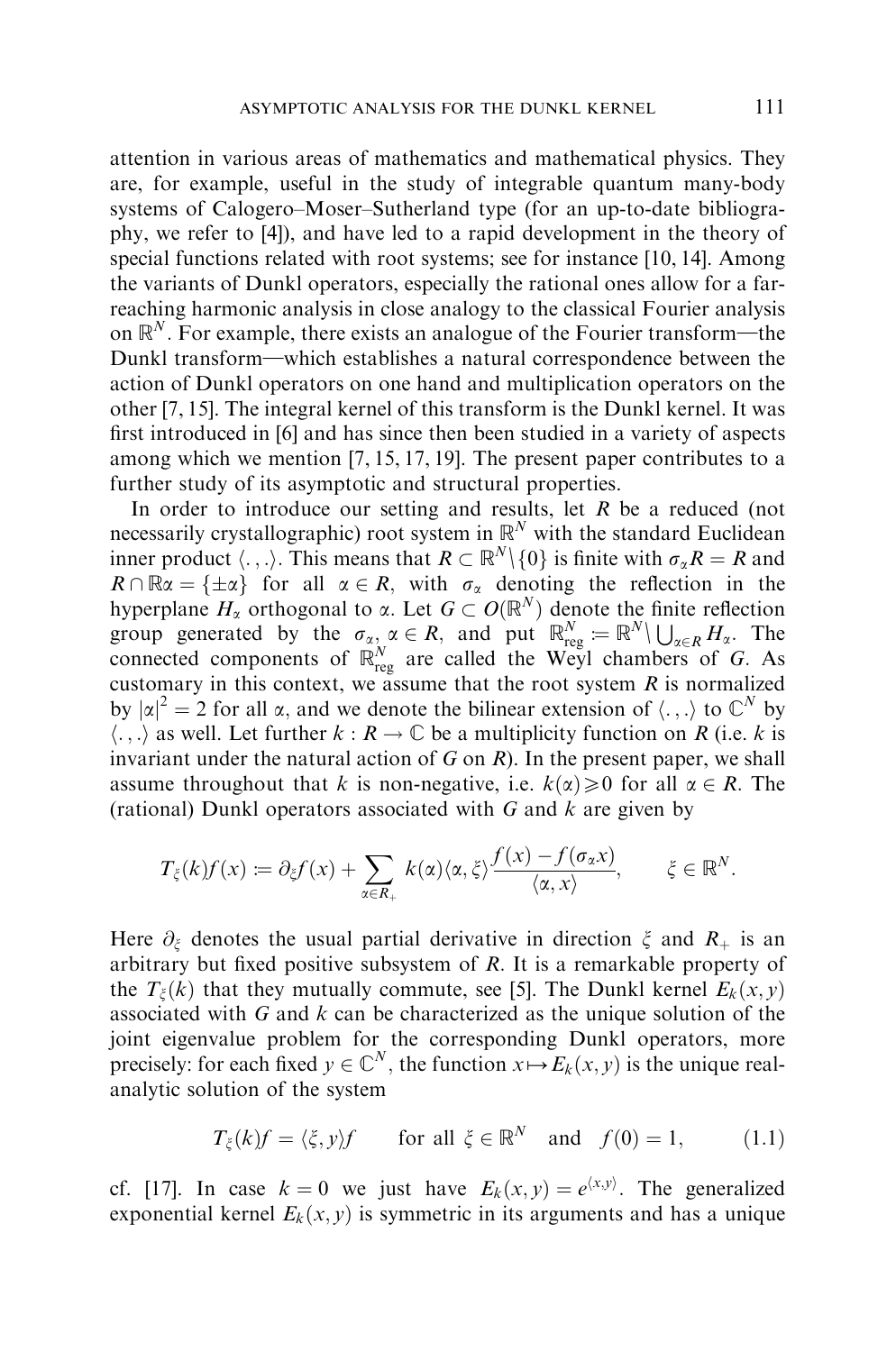holomorphic extension to  $\mathbb{C}^N\times \mathbb{C}^N$ . It satisfies

$$
E_k(\lambda z, w) = E_k(z, \lambda w) \quad \text{and} \quad E_k(gz, gw) = E_k(z, w) \quad (1.2)
$$

for all  $z, w \in \mathbb{C}^N, \lambda \in \mathbb{C}$  and  $g \in G$ .

Originally,  $E_k$  was defined in [\[6\]](#page-15-0) by means of the so-called intertwining operator  $V_k$ . In fact, there exists a unique linear isomorphism  $V_k$  on polynomials, homogeneous of degree 0; and such that

$$
T_{\xi}(k)V_k = V_k \partial_{\xi}
$$
 for all  $\xi \in \mathbb{R}^N$  and  $V_k(1) = 1$ ,

see [\[5,](#page-15-0) [9\].](#page-16-0) In [\[19\]](#page-16-0) it was shown that  $V_k$  (k always being non-negative) admits a positive integral representation as follows: Let  $M^1(\mathbb{R}^N)$  denote the space of probability measures on the Borel  $\sigma$ -algebra of  $\mathbb{R}^N$ . Then for every  $x \in \mathbb{R}^N$ , there exists a unique  $\mu_x^k \in M^1(\mathbb{R}^N)$  such that

$$
V_{k}p(x) = \int_{\mathbb{R}^{N}} p(\xi) d\mu_{x}^{k}(\xi)
$$
 (1.3)

for each polynomial function p on  $\mathbb{R}^N$ . The representing measures  $\mu_x^k$  are compactly supported with supp  $\mu_x^k \subseteq \text{co}\lbrace gx, g \in G \rbrace$ , the convex hull of the orbit of x under G. By means of formula (1.3),  $V_k$  may be extended to various larger function spaces, e.g. the space  $C(\mathbb{R}^N)$  of continuous functions on  $\mathbb{R}^N$ . We denote this extension by  $V_k$  again. Then for fixed  $y \in \mathbb{C}^N$ ,

$$
E_k(x, y) = V_k(e^{\langle \cdot, y \rangle})(x) = \int_{\mathbb{R}^N} e^{\langle \xi, y \rangle} d\mu_x^k(\xi) \qquad (x \in \mathbb{R}^N). \tag{1.4}
$$

This, in particular, implies that

$$
E_k(-ix, y) = \overline{E_k(ix, y)} \quad \text{and} \quad |E_k(ix, y)| \le 1 \quad \text{for all } x, y \in \mathbb{R}^N. \quad (1.5)
$$

As already indicated, the Dunkl kernel is especially of interest as it gives rise to a corresponding integral transform on  $\mathbb{R}^{N}$ . The Dunkl transform associated with  $G$  and  $k$  involves the weight function

$$
w_k(x) = \prod_{\alpha \in R_+} |\langle \alpha, x \rangle|^{2k(\alpha)},
$$

which is G-invariant and homogeneous of degree  $2\gamma$ , with the index

$$
\gamma := \gamma(k) = \sum_{\alpha \in R_+} k(\alpha) \geq 0.
$$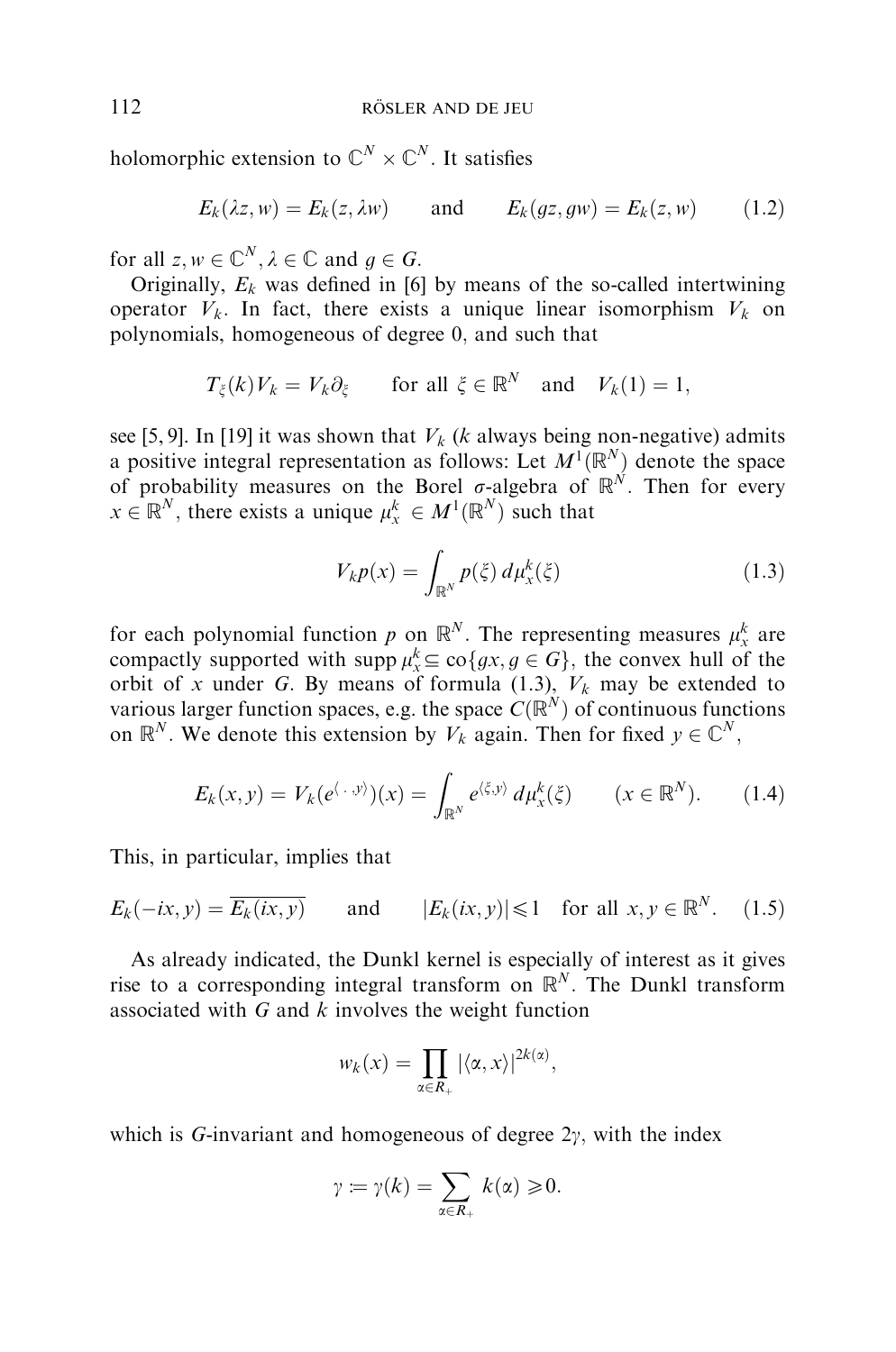It is defined by

$$
\hat{f}^k(\xi) \coloneqq c_k^{-1} \int_{\mathbb{R}^N} f(x) E_k(-i\xi, x) w_k(x) dx, \qquad f \in L^1(\mathbb{R}^N, w_k),
$$

here  $c_k$  is the Mehta-type constant

$$
c_k \coloneqq \int_{\mathbb{R}^N} e^{-|x|^2/2} w_k(x) dx.
$$

An explicit expression for  $c_k$  can be found in [\[17\]](#page-16-0). The Dunkl transform shares many properties of the classical Fourier transform. For example, there exist a Plancherel theorem and an inversion theorem for it. For details the reader is referred to [\[7, 15\].](#page-16-0)

In this paper, we study the asymptotic behavior of  $x \mapsto E_k(x, y)$  for large arguments x, with  $y \in \mathbb{R}^N_{reg}$  considered as a fixed parameter. Let C denote the Weyl chamber attached with the positive subsystem  $R_+$ ,

$$
C = \{x \in \mathbb{R}^N : \langle \alpha, x \rangle > 0 \text{ for all } \alpha \in R_+\},\
$$

and for  $\delta > 0$ .

$$
C_{\delta} := \{ x \in C : \langle \alpha, x \rangle > \delta |x| \text{ for all } \alpha \in R_+ \}.
$$

Our main result is the following asymptotic behavior, uniform for the variable tending to infinity in cones  $C_{\delta}$ :

**THEOREM 1.** There exists a constant non-zero vector  $v = (v_g)_{g \in G} \in \mathbb{C}^{|G|}$ such that for all  $y \in C$ ,  $g \in G$  and each  $\delta > 0$ ,

$$
\lim_{|x|\to\infty,\ x\in C_\delta} \sqrt{w_k(x)w_k(y)}\,e^{-i\langle x,gy\rangle}E_k(ix,gy)=v_g.
$$

The proof of this theorem, which will be given in [Section 4,](#page-11-0) is based on the analysis of an associated system of first-order ordinary differential equations, which is derived from the eigenfunction characterization (1.1) of  $E_k$ . The idea for this approach goes back to [\[15\]](#page-16-0), where it was used to obtain exponential estimates for the Dunkl kernel. An immediate consequence of Theorem 1 is the following ray asymptotic for the Dunkl kernel, making precise a conjectural remark in [\[7\]](#page-16-0).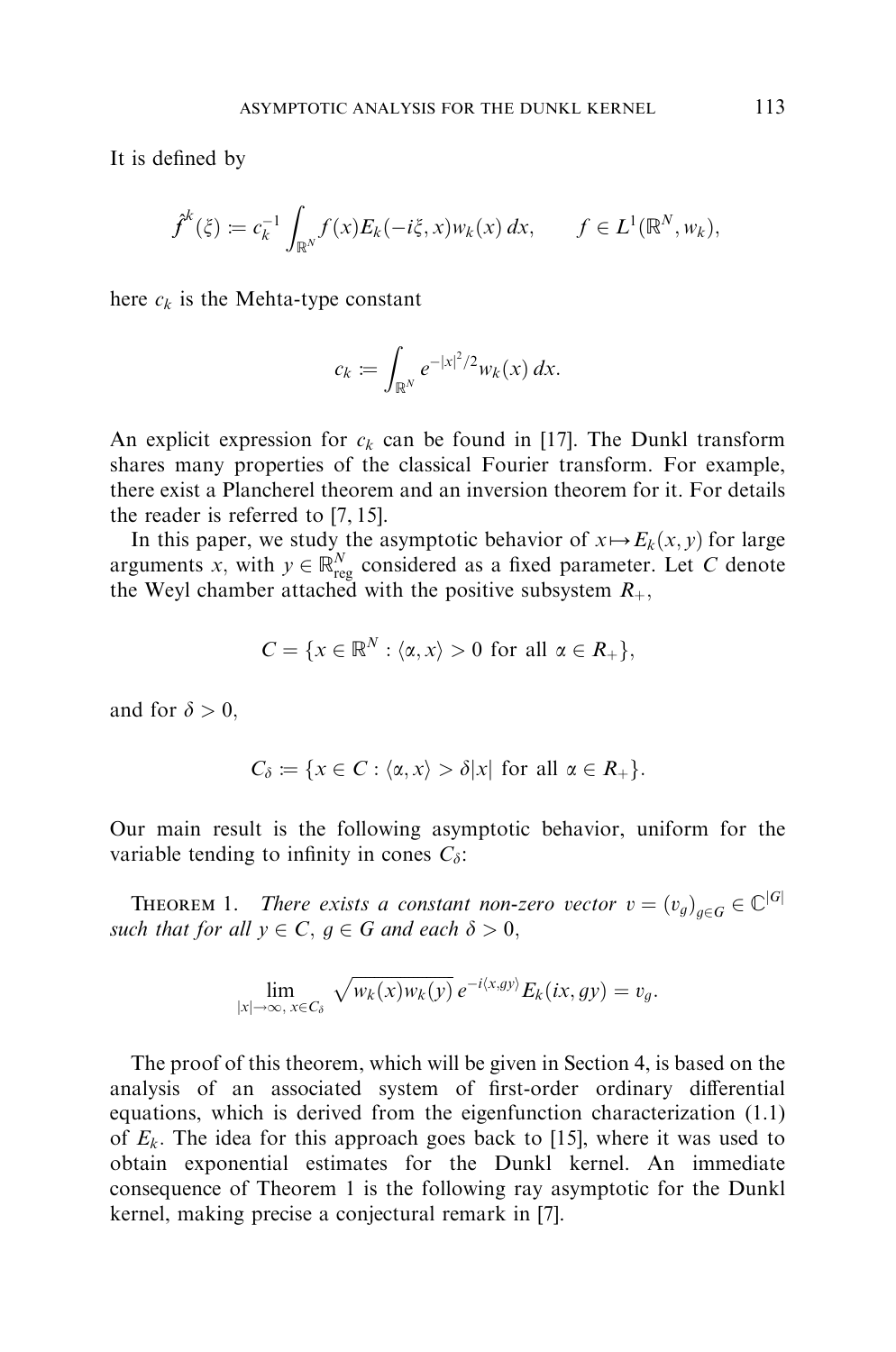COROLLARY 1. For all  $x, y \in C$  and  $q \in G$ ;

$$
\lim_{t\to\infty} t^{\gamma}e^{-it\langle x,gy\rangle}E_k(itx,gy)=\frac{v_g}{\sqrt{w_k(x)w_k(y)}},
$$

the convergence being locally uniform with respect to the parameter  $x$ .

In the particular case  $g = e$  (the unit of G), this result can be extended to a larger range of complex arguments by use of the Phragmen–Lindel of principle. We consider the closed right half-plane  $H = \{z \in \mathbb{C} : \text{Re } z \ge 0\}$ , and denote by  $z \mapsto z^{\gamma}$  the holomorphic branch in  $\mathbb{C}\setminus\{x \in \mathbb{R} : x \leq 0\}$  with  $1^{\gamma} = 1$ . We shall prove

THEOREM 2. Let  $x, y \in C$ . Then

$$
\lim_{z \to \infty, z \in H} z^{\gamma} e^{-z\langle x, y \rangle} E_k(zx, y) = \frac{i^{\gamma} v_e}{\sqrt{w_k(x) w_k(y)}}.
$$

An interesting consequence of this result concerns the short-time behavior of the Dunkl-type heat kernel

$$
\Gamma_k(t, x, y) = \frac{1}{(2t)^{\gamma + N/2} c_k} e^{-(|x|^2 + |y|^2)/4t} E_k\left(\frac{x}{\sqrt{2t}}, \frac{y}{\sqrt{2t}}\right)
$$

 $(x, y \in \mathbb{R}^N, t > 0)$ , which was first introduced in [[18\]](#page-16-0). After suitable normalization, the kernel  $\Gamma_k$  behaves for short times like the free Gaussian heat kernel  $\Gamma_0(t, x, y) = (4\pi t)^{-N/2} e^{-|x-y|^2/4t}$ , as conjectured in [\[20\].](#page-16-0) More precisely,

COROLLARY 2. For all  $x, y \in C$ ,

$$
\lim_{t \downarrow 0} \frac{\sqrt{w_k(x) w_k(y)} \Gamma_k(t, x, y)}{\Gamma_0(t, x, y)} = 1.
$$

Indeed, it is immediate from Theorem 2 that the limit above exists for all  $x, y \in C$  and is equal to  $\bar{i}v_{e}c_{0}/c_{k}$ . On the other hand, Theorem 3.3 of [\[20\]](#page-16-0) shows—based on completely different methods—that the limit exists and equals 1 for a restricted range of arguments  $x, y \in C$ . This combination proves Corollary 2 and at the same time implies the value of  $v_e$ .

$$
v_e = i^{-\gamma} \frac{c_k}{c_0}.\tag{1.6}
$$

Remark 1. The explicit determination of the constants  $v_g$  with  $g \neq e$ (or of  $v_e$  without falling back to [\[20\]\)](#page-16-0) is an open problem. The proof of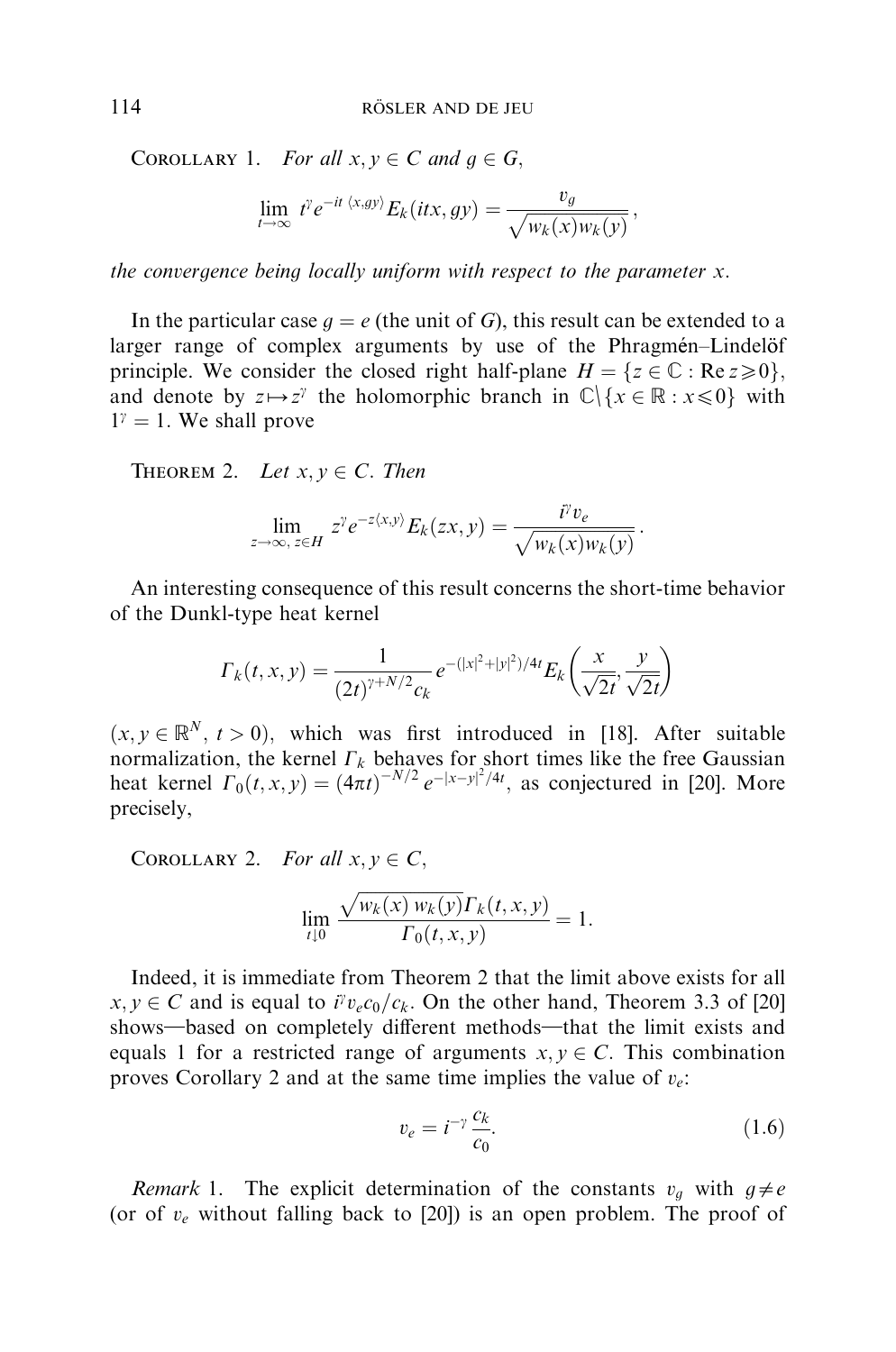Theorem 1 yields the invariance property

$$
v_g = v_{g^{-1}} \qquad \text{for all } g \in G,
$$

but additional techniques seem to be necessary to obtain further information.

The asymptotic result of Theorem 1 also allows to deduce at least a certain amount of information about the structure of the intertwining operator  $V_k$  and its representing measures  $\mu^k_x$  according to formula (1.3). These measures are explicitly known in very special cases only, namely essentially for the rank-one-case as well as the symmetric group  $S_3$  [\[8\]](#page-16-0), and very little is known about their general structure either. In particular, as to the authors' knowledge, no results towards the continuity properties of the  $\mu_x^k$  have been obtained so far. We shall employ a well-known characterization of continuous measures due to Wiener by means of their (classical) Fourier–Stieltjes transform, which coincides with the kernel  $E_k(-ix, \cdot)$  in case of  $\mu_x^k$ . (Recall that a measure  $\mu \in M^1(\mathbb{R}^N)$  is called continuous, if  $\mu({x}) = 0$  for all  $x \in \mathbb{R}^{N}$ .) Theorem 1 gives just sufficient information on the growth of the Dunkl kernel in order to apply Wiener's criterion. This yields

THEOREM 3. If  $\gamma > 0$ , i.e. apart from the classical Fourier case, the measure  $\mu_x^k$  is continuous for all  $x \in \mathbb{R}^N_{reg}$ .

We conjecture that the measures  $\mu_x^k$  are even absolutely continuous with respect to Lebesgue measure for all regular  $x$ , provided  $k$  is such that  $\{\alpha \in R \mid k(\alpha) > 0\}$  spans  $\mathbb{R}^N$ . This is in fact true in the rank-one case, which provides a simple but illustrative example for our results. A short discussion of this example is given in [Section 2.](#page-6-0) [Section 3](#page-7-0)contains the asymptotic analysis of the differential equation associated with the kernel  $E_k$ , as well as the implications concerning its asymptotic behavior. These results are the basis for the proofs of Theorems 1–3, which are completed in [Section 4.](#page-11-0)

Remark 2. We mention that the group invariant counterpart of  $E_k$ , called ''generalized Bessel function'' in [\[17\],](#page-16-0) can be considered as a natural generalization of the usual one-variable Bessel function, to which it reduces in the rank-one case (see below). For Weyl groups and certain half-integer multiplicity parameters  $k$ , generalized Bessel functions have an interpretation as spherical functions of a Cartan motion group. For the details concerning this identification we refer to [\[16](#page-16-0), [17\]](#page-16-0). For such generalized Bessel functions corresponding to the group case, and with both the geometric and spectral variable in  $C$ , asymptotic results are derived in [\[2\]](#page-15-0) which are more precise than can be obtained by averaging the results in Theorem 1.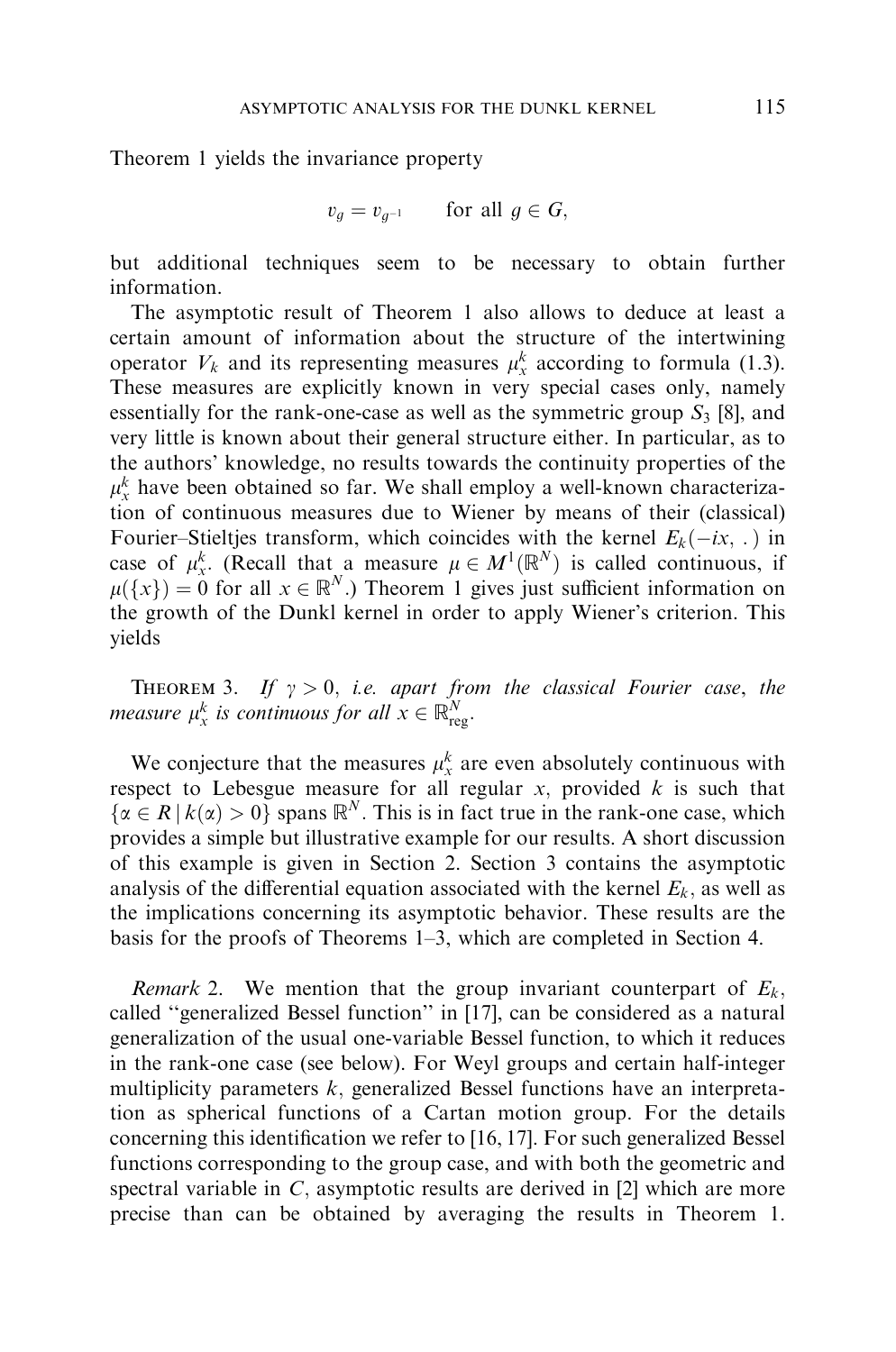<span id="page-6-0"></span>Estimates on the generalized Bessel function in the group case with spectral variable in  $C$ , but with *arbitrary* geometric variable, can be found in [\[3\].](#page-15-0) The methods in [\[2, 3\],](#page-15-0) however, use the presence of additional ambient structure for these special values of the multiplicity parameters, and therefore do not apply in our case of general non-negative  $k$ .

### 2. EXAMPLE: THE RANK-ONE CASE

Let  $N = 1$ . Then the only choice of R (being reduced) is  $R = \{ \pm \sqrt{2} \}$ . Accordingly,  $G = \{id, \sigma\} \cong \mathbb{Z}_2$  with  $\sigma(x) = -x$ . The Dunkl operator  $T(k) =$  $T_1(k)$  associated with the multiplicity parameter  $k \geq 0$  is given by

$$
T(k)f(x) = f'(x) + k \frac{f(x) - f(-x)}{x}.
$$

The corresponding intertwining operator  $V_k$  and the kernel  $E_k$  were determined in [\[6,](#page-15-0) [7\].](#page-16-0) In particular,

$$
E_k^{\mathbb{Z}_2}(z,w) = j_{k-1/2}(izw) + \frac{zw}{2k+1}j_{k+1/2}(izw).
$$

Here  $j_{\alpha}$  denotes the normalized spherical Bessel function

$$
j_{\alpha}(z) = 2^{\alpha} \Gamma(\alpha + 1) \frac{J_{\alpha}(z)}{z^{\alpha}} = \Gamma(\alpha + 1) \sum_{n=0}^{\infty} \frac{(-1)^{n} (z/2)^{2n}}{n! \Gamma(n + \alpha + 1)}.
$$

The integral representation (1.4) of  $E_k^{\mathbb{Z}_2}$  is given by

$$
E_k^{\mathbb{Z}_2}(z, w) = \frac{\Gamma(k + 1/2)}{\Gamma(1/2)\Gamma(k)} \int_{-1}^1 e^{tzw} (1 - t)^{k-1} (1 + t)^k dt
$$
  
=  $e^{zw} {}_1F_1(k, 2k + 1, -2zw).$  (2.1)

Thus for  $x\neq0$ , the associated representing measure is

$$
d\mu_x^k(u) = \frac{\Gamma(k+1/2)}{\Gamma(1/2)\Gamma(k)} 1_{[-|x|,|x|]}(u) \frac{1}{|x|} \left(1 - \frac{u}{x}\right)^{k-1} \left(1 + \frac{u}{x}\right)^k du,
$$

which is absolutely continuous with respect to Lebesgue measure. Further, recall the well-known asymptotic expansion of Kummer's function  $_1F_1$  (see e.g. [\[1,](#page-15-0) (13.5.1)]):

$$
\lim_{z \to \infty, z \in H} z^k \, {}_1F_1(k, 2k+1, -2z) = \frac{\Gamma(2k+1)}{2^k \Gamma(k+1)}.
$$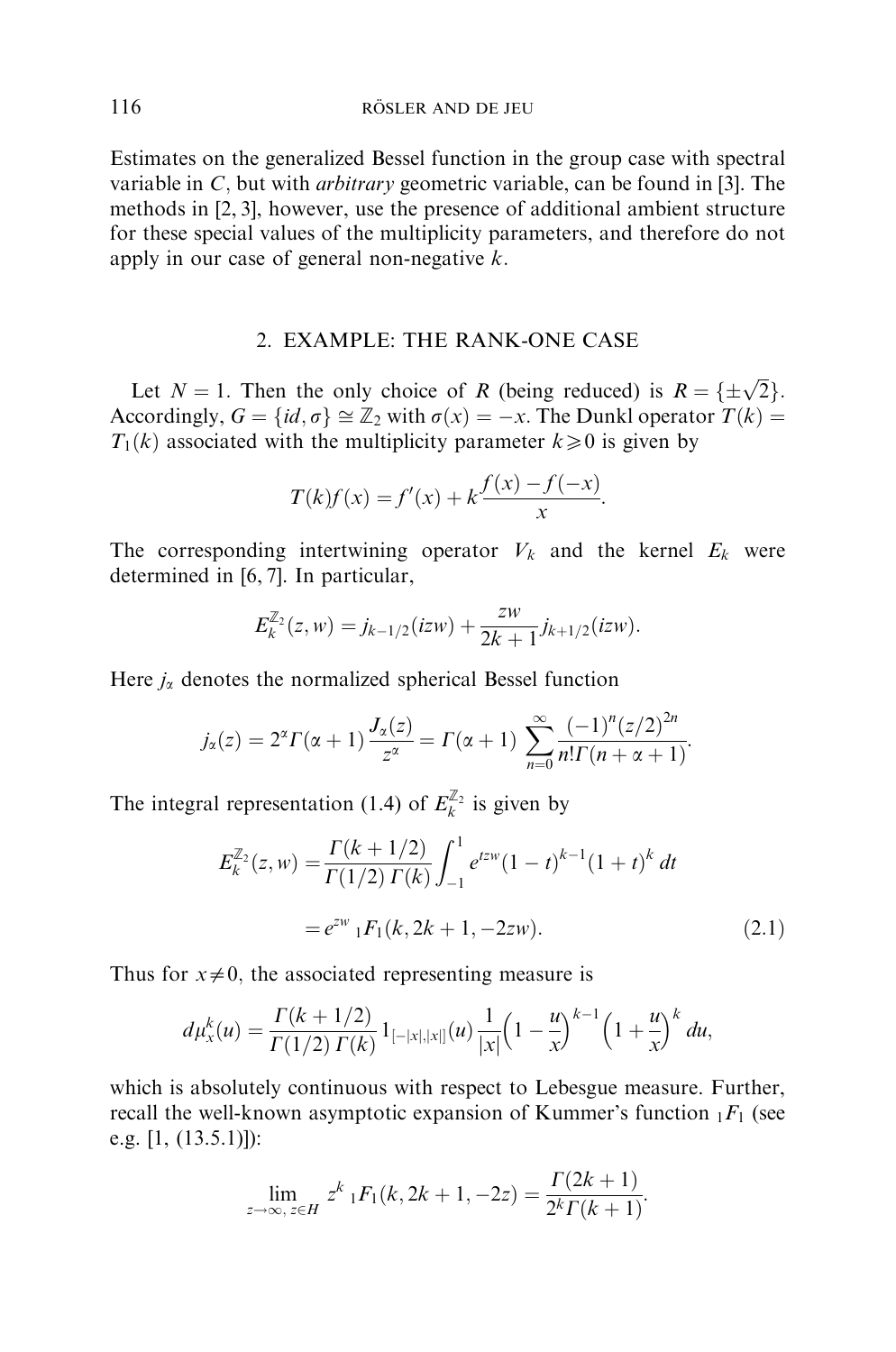<span id="page-7-0"></span>Thus the constants  $v_e$  and  $v_\sigma$  in Theorems 1 and 2 are given by

$$
v_e = \frac{\Gamma(2k+1)}{2^k \Gamma(k+1)} i^{-k}, \qquad v_\sigma = \frac{\Gamma(2k+1)}{2^k \Gamma(k+1)} i^k.
$$

#### 3. ASYMPTOTICS OF  $E_k$  ALONG CURVES IN A WEYL CHAMBER

For  $x, y \in \mathbb{R}^N$  define

$$
\phi(x,y) = \sqrt{w_k(x)w_k(y)}\,e^{-i\langle x,y\rangle}E_k(ix,y).
$$

Observe that  $\phi$  is symmetric in its arguments. In this section, we shall study the asymptotic behavior of  $x \mapsto \phi(x, y)$  along curves in a fixed Weyl chamber, with the second component  $y \in \mathbb{R}^N_{reg}$  being fixed. In view of the invariance properties of  $w_k$  and  $E_k$  under the action of G, we may restrict ourselves to the case  $x \in C$  (the chamber associated with  $R_+$ ) and  $y \in gC$  for some  $q \in G$ . Following an idea of [\[15\],](#page-16-0) we introduce an auxiliary vector field  $F = (F_q)_{q \in G}$  on  $\mathbb{R}^N \times \mathbb{R}^N$  by

$$
F_g(x, y) \coloneqq \phi(x, gy).
$$

For fixed y, we consider F along a differentiable curve  $\kappa : (0, \infty) \to C$ . The eigenfunction characterization (1.1) of  $E<sub>k</sub>$  then translates into a first-order ordinary differential equation for  $t \mapsto F(\kappa(t), y)$ . We shall determine the asymptotic behavior of its solutions, provided  $\kappa$  is admissible in the following sense:

DEFINITION 1. A C<sup>1</sup>-curve  $\kappa : (0, \infty) \to C$  is called *admissible*, if it satisfies the subsequent conditions:

- (1) There exists a constant  $\delta > 0$  such that  $\kappa(t) \in C_{\delta}$  for all  $t > 0$ .
- (2)  $\lim_{t \to \infty} |\kappa(t)| = \infty$  and  $\kappa'(t) \in C$  for all  $t > 0$ .

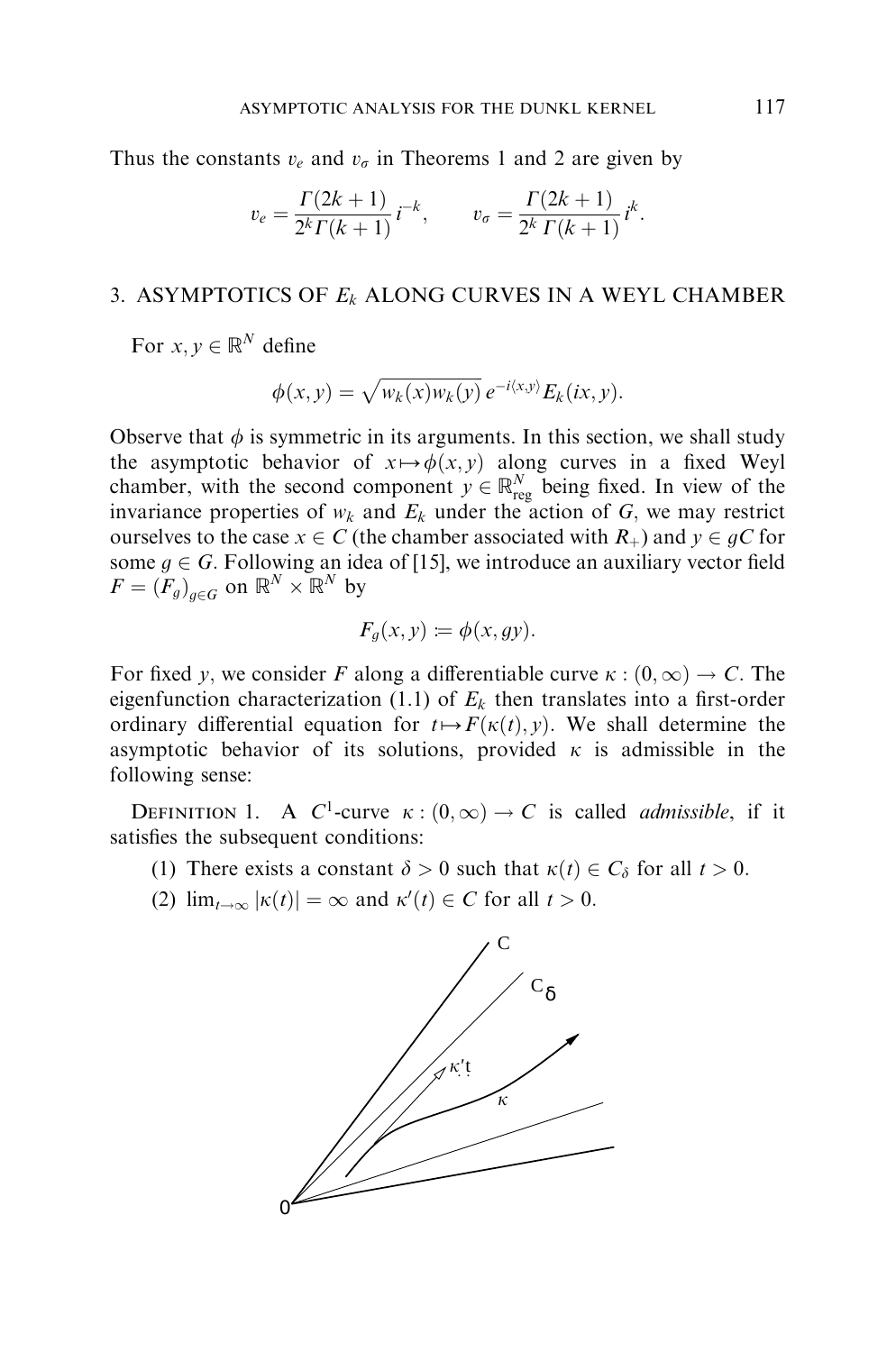Note that conditions (1) and (2) imply that  $\lim_{t\to\infty} \langle \alpha, \kappa(t) \rangle = \infty$  for all  $\alpha \in R_+$ . An important class of admissible curves are the rays  $\kappa(t) = tx$  with some fixed  $x \in C$ . Corollary 1 describes the asymptotic behavior of  $x \mapsto$  $F(x, y)$  along such rays. In this section, we prove that  $t \mapsto F(\kappa(t), y)$  is asymptotically constant as  $t \to \infty$  for arbitrary admissible curves, not just for rays. In the next section it will become clear that the limit value is actually independent of  $\nu$  and  $\kappa$ .

THEOREM 4. If  $\kappa : (0, \infty) \to C$  is admissible, then for every  $v \in C$ , the limit

$$
\lim_{t\to\infty} F(\kappa(t),y)
$$

exists in  $\mathbb{C}^{|G|}$ , and is different from 0.

The subsequent proof of Theorem 4 is based on the following variant of formula (3.1) in [\[15\]:](#page-16-0)

LEMMA 1. For fixed  $\xi, v \in \mathbb{R}^N$ .

$$
\partial_{\xi} F_g(x, y) = \sum_{\alpha \in R_+} k(\alpha) \frac{\langle \alpha, \xi \rangle}{\langle \alpha, x \rangle} e^{-i\langle \alpha, x \rangle \langle \alpha, g y \rangle} F_{\sigma_g g}(x, y) \qquad (x \in \mathbb{R}^N_{reg}).
$$

*Proof.* The eigenfunction characterization (1.1) of the kernel  $E_k$ , together with the invariance property  $E_k(gx, gy) = E_k(x, y)$ , implies that

$$
\partial_{\xi} E_k(x,y) = \langle \xi, y \rangle E_k(x,y) - \sum_{\alpha \in R_+} k(\alpha) \frac{\langle \alpha, \xi \rangle}{\langle \alpha, x \rangle} (E_k(x,y) - E_k(x,\sigma_{\alpha}y)).
$$

Moreover, if  $x \in \mathbb{R}^N_{reg}$ , then

$$
\partial_{\xi} \sqrt{w_k(x)} = \left(\sum_{\alpha \in R_+} k(\alpha) \frac{\langle \alpha, \xi \rangle}{\langle \alpha, x \rangle}\right) \sqrt{w_k(x)}.
$$

It follows that

$$
\partial_{\xi} F_g(x, y) = \sqrt{w_k(x)w_k(y)} e^{-i\langle x, gy \rangle} \sum_{\alpha \in R_+} k(\alpha) \frac{\langle \alpha, \xi \rangle}{\langle \alpha, x \rangle} E_k(ix, \sigma_{\alpha}gy)
$$
  
= 
$$
\sum_{\alpha \in R_+} k(\alpha) \frac{\langle \alpha, \xi \rangle}{\langle \alpha, x \rangle} e^{-i\langle x, gy \rangle} e^{i\langle x, \sigma_{\alpha}gy \rangle} F_{\sigma_{\alpha}g}(x, y).
$$

As  $\sigma_{\alpha}(x) - x = -\langle \alpha, x \rangle \alpha$ , this implies the assertion.  $\blacksquare$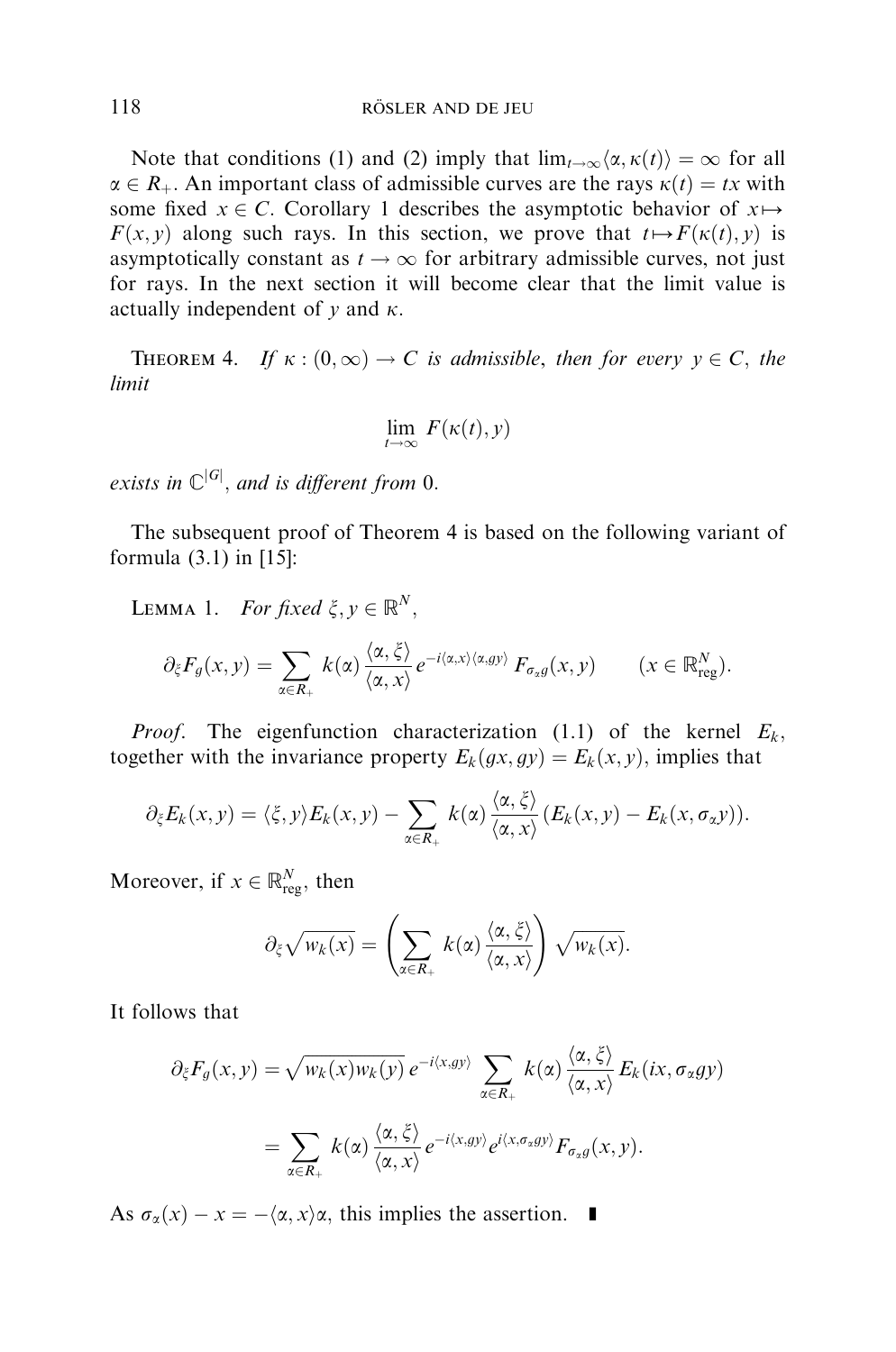We are interested in the derivative of  $x \mapsto F(x, y)$  along differentiable curves in C, with the second component  $\nu$  being fixed. The following is immediate from the previous lemma:

COROLLARY 3. For a C<sup>1</sup>-curve  $\kappa : (0, \infty) \to \mathbb{R}^N_{reg}$  and fixed  $y \in \mathbb{R}^N$  define  $F^{\kappa} := (F_g^{\kappa})_{g \in G}$  by  $F_g^{\kappa}(t) := F_g(\kappa(t), y)$ . Then  $F^{\kappa}$  satisfies the differential equation

$$
(F^{\kappa})'(t) = A^{\kappa}(t)F^{\kappa}(t),\tag{3.1}
$$

where  $A^{\kappa} : (0, \infty) \to \mathbb{C}^{ |G| \times |G| }$  is given by  $A^{\kappa} = \sum_{\alpha \in R_+} k(\alpha) B^{\kappa}_{\alpha}$ , and

$$
\left(B^{\kappa}_{\alpha}(t)\right)_{g,h} = \begin{cases} \frac{\langle \alpha, \kappa'(t) \rangle}{\langle \alpha, \kappa(t) \rangle} e^{-i\langle \alpha, \kappa(t) \rangle \langle \alpha, \, gy \rangle} & \text{if } h = \sigma_{\alpha}g, \\ 0 & \text{otherwise.} \end{cases}
$$

If  $\kappa$  is a ray, i.e.  $\kappa(t) = tx$  with some fixed  $x \in C$ , then

$$
(B_\alpha^{\kappa}(t))_{g,\sigma_x g} = \frac{1}{t} e^{-it\langle \alpha, x \rangle \langle \alpha, g y \rangle}.
$$

Note that in this typical case,  $t = \infty$  is an essential singularity of  $A^k$ . However,  $A^k(t) = O(\frac{1}{t})$  as  $t \to \infty$ , i.e. the system is asymptotically constant (in fact asymptotically zero) in the sense of [\[11\].](#page-16-0) This suggests that the solution  $F^k$  should be asymptotically constant as  $t \to \infty$ , which just means that  $\lim_{t\to\infty} F^{\kappa}(t)$  exists as asserted in Theorem 4.

The decisive criterion for the proof of Theorem 4 is the following result on the asymptotic integration of ordinary linear differential equations, which is a special case of the Levinson-type Theorem 1.11.1 in [[11\]](#page-16-0), and is originally due to [\[22\]:](#page-16-0)

PROPOSITION 1(Eastham [\[11\]](#page-16-0), Wintner [\[22\]\)](#page-16-0). Consider the linear differential equation

$$
x'(t) = A(t)x(t),
$$
\n(3.2)

where  $A : [t_0, \infty) \to \mathbb{C}^{n \times n}$  is a continuous matrix-valued function satisfying the following integrability conditions:

(1) The matrix-valued improper Riemann integral  $\int_{t_0}^{\infty} A(t)dt$  converges.<br>In particular,  $\tilde{A}(t) := \int_{t}^{\infty} A(s)ds$  is well defined on  $[t_0, \infty)$ .

(2)  $A\tilde{A} \in L^1([t_0, \infty), \mathbb{C}^{n \times n})$ .

Then (3.2) has a basis of solutions  $\{x_k(t), 1 \le k \le n\}$  of the asymptotic form  $x_k(t) = e_k + o(1)$  as  $t \to \infty$ , where  $e_k$  is the kth unit vector in  $\mathbb{R}^n$ . In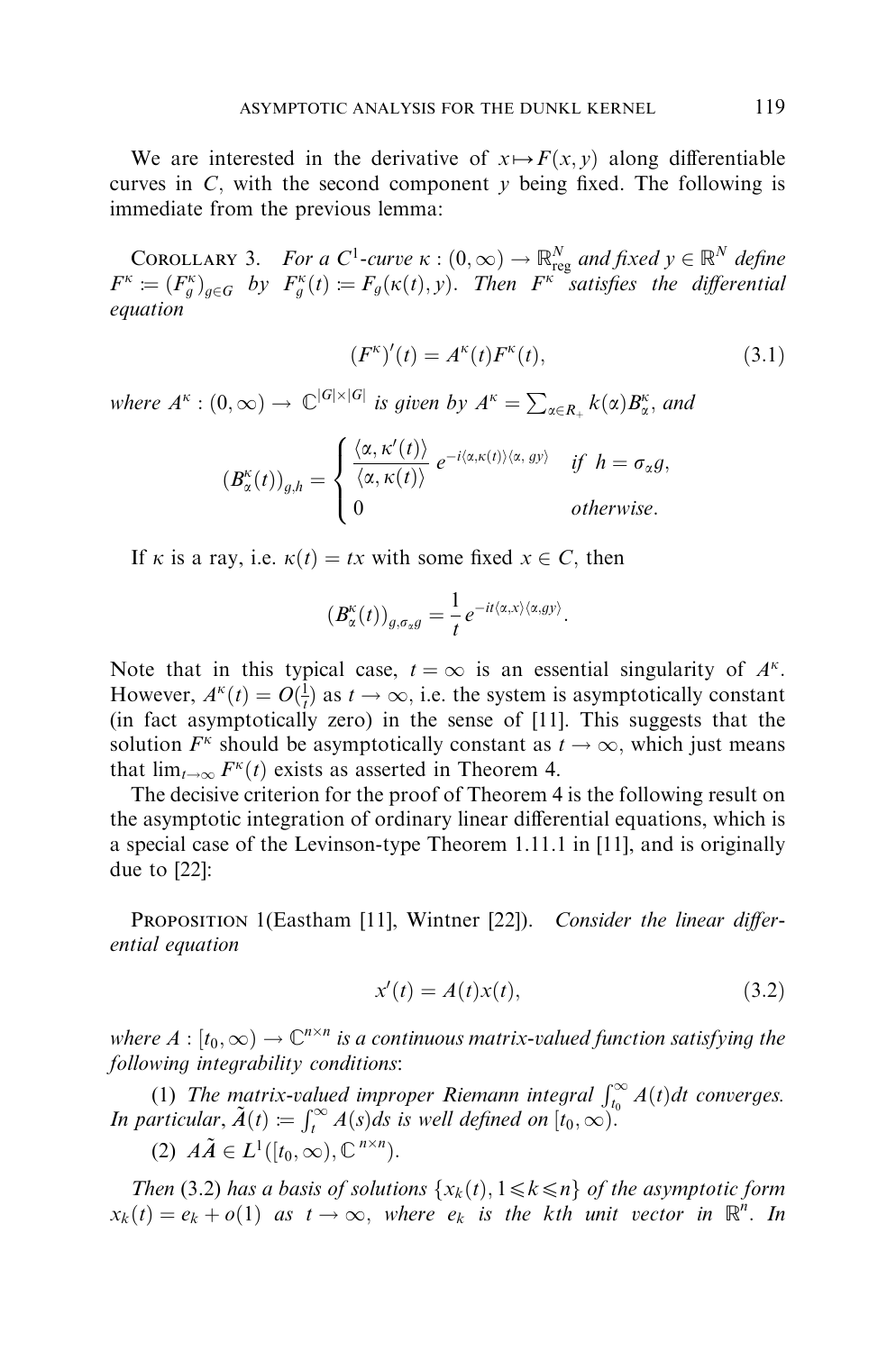particular, for each solution x of (3.2), the limit  $\lim_{t\to\infty} x(t)$  exists. Moreover, if  $x \neq 0$ , then  $\lim_{t \to \infty} x(t) \neq 0$ .

*Proof of Theorem* 4. We shall verify that the matrix  $A^k$  satisfies the conditions of Proposition 1 with arbitrary  $t_0 > 0$ . For (1), let  $q \in G$  and  $\alpha \in R_+$ . Then if  $T > t \geq t_0$ ,

$$
\int_{t}^{T} (B_{\alpha}^{\kappa}(s))_{g,\sigma_{\alpha}g} ds = \int_{t}^{T} \frac{\langle \alpha, \kappa'(s) \rangle}{\langle \alpha, \kappa(s) \rangle} e^{-i \langle \alpha, \kappa(s) \rangle \langle \alpha, g y \rangle} ds
$$

$$
= \int_{\langle \alpha, g y \rangle \langle \alpha, \kappa(t) \rangle}^{\langle \alpha, g y \rangle} \frac{1}{u} e^{-iu} du.
$$

This integral exists, because the admissible curve  $\kappa$  remains in the Weyl chamber C. For abbreviation, put  $\varphi_{\alpha,q}(t) := \langle \alpha, \kappa(t) \rangle |\langle \alpha, \varphi \rangle|$ , which is strictly positive for all t. Also note that  $\lim_{t\to\infty} \varphi_{g,q}(t) = +\infty$ , by admissibility of  $\kappa$ . We thus obtain

$$
\lim_{T \to \infty} \int_{t}^{T} (B_{\alpha}^{\kappa}(s))_{g,\sigma_{\alpha}g} ds = i \operatorname{sign}(\langle \alpha, g y \rangle) \operatorname{si}(\varphi_{\alpha,g}(t)) - \operatorname{Ci}(\varphi_{\alpha,g}(t)), \quad (3.3)
$$

where for  $\tau > 0$ ,  $si(\tau) = -\int_{\tau}^{\infty} \frac{\sin u}{u} du$  and  $Ci(\tau) = -\int_{\tau}^{\infty} \frac{\cos u}{u} du$  are the integral sine and cosine, respectively. Thus in particular, condition (1) is satisfied. To verify condition (2), notice first that the matrix entries of  $A^k(t)$  $\tilde{A}^k(t)$  are linear combinations with constant coefficients, of terms of the following kind:

$$
I_{\alpha,\beta,g}(t)\coloneqq\frac{\langle \alpha,\kappa'(t)\rangle}{\langle \alpha,\kappa(t)\rangle}e^{-i\langle \alpha,\kappa(t)\rangle\langle \alpha,gy\rangle}\bigg(\pm i\mathop{\mathrm{si}}(\varphi_{\beta,\sigma_xg}(t))- \mathop{\mathrm{Ci}}(\varphi_{\beta,\sigma_xg}(t))\bigg)
$$

with  $g \in G, \alpha, \beta \in R_+$ . In order to estimate the integral sine and cosine terms, we use that for  $\tau > 0$ .

$$
|\dot{\mathbf{s}}(\tau)| \leq 2/\tau, \quad |\mathbf{C}\mathbf{i}(\tau)| \leq 2/\tau. \tag{3.4}
$$

In fact, integration by parts yields

$$
\operatorname{si}(\tau) = -\frac{\cos \tau}{\tau} + \int_{\tau}^{\infty} \frac{\cos u}{u^2} du,
$$

which readily implies the first part of (3.4), and the second one is seen in a similar way. Moreover, as  $\kappa$  is admissible, we have  $\langle \alpha, \kappa(t) \rangle > 0$  for all  $t > 0$ . and there exists some constant  $\delta > 0$  such that

$$
\langle \beta, \kappa(t) \rangle \geq \delta |\kappa(t)| \geq \delta \langle \alpha, \kappa(t) \rangle / \sqrt{2} \quad \text{for all } \alpha, \beta \in R_+.
$$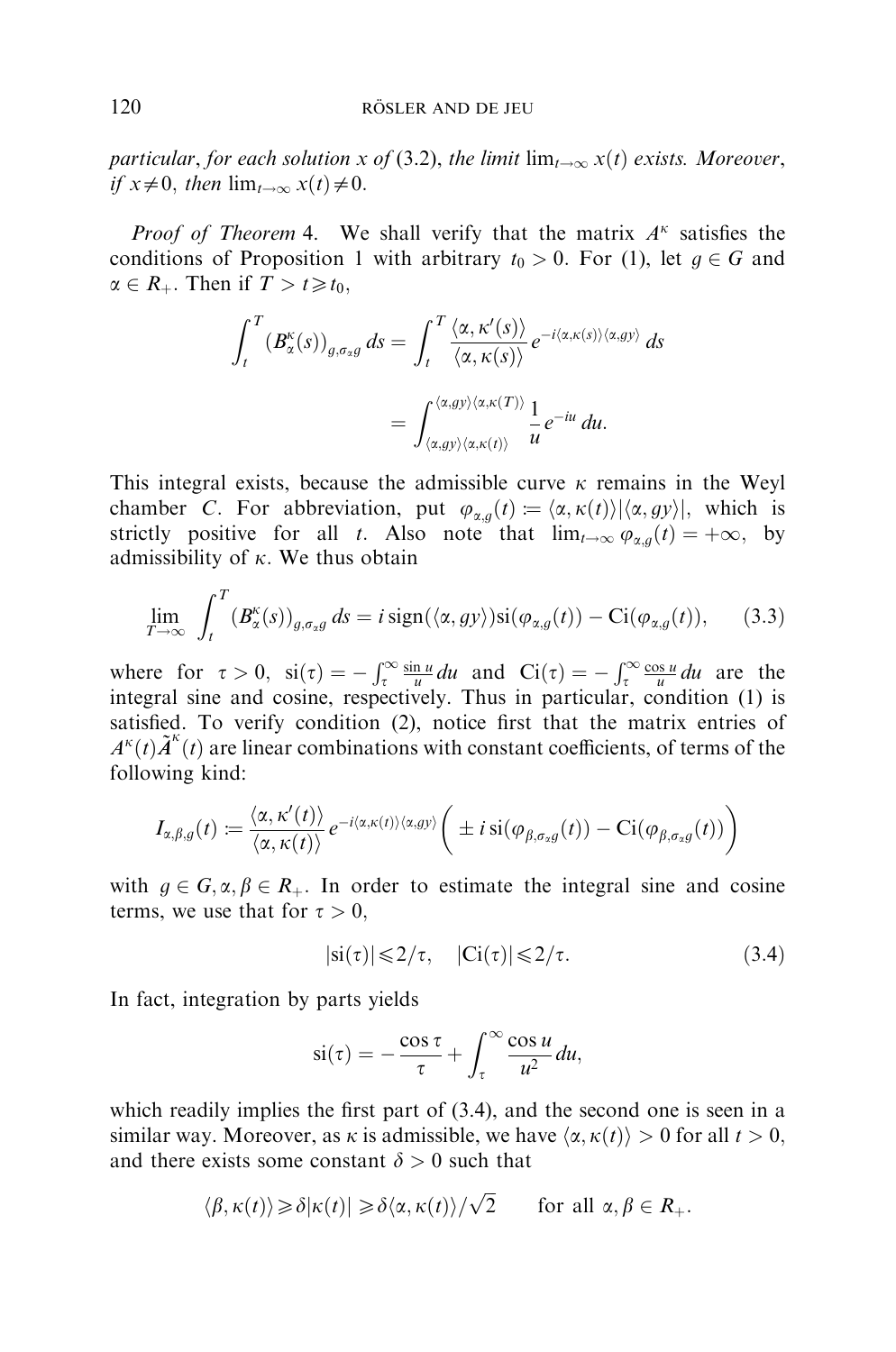<span id="page-11-0"></span>Together with (3.4), this yields the estimation

$$
|I_{\alpha,\beta,g}(t)| \leq C_1 \frac{\langle \alpha, \kappa'(t) \rangle}{\langle \alpha, \kappa(t) \rangle \langle \beta, \kappa(t) \rangle} \leq C_2 \frac{\langle \alpha, \kappa'(t) \rangle}{\langle \alpha, \kappa(t) \rangle^2}
$$

with constants  $C_1$ ,  $C_2$  depending on  $g, \alpha, \beta$  only. As

$$
\int_{t_0}^{\infty} \frac{\langle \alpha, \kappa'(t) \rangle}{\langle \alpha, \kappa(t) \rangle^2} dt = \int_{\langle \alpha, \kappa(t_0) \rangle}^{\infty} \frac{1}{u^2} du < \infty,
$$

it follows that  $A^k$  fulfills condition (2).  $\blacksquare$ 

#### 4. PROOFS OF THE MAIN THEOREMS

For the proof of Theorem 1 we consider  $x \mapsto F(x, y)$  along arbitrary admissible curves, and infer by an interpolation technique that the limit in Theorem 4 is independent of the special choice of the admissible curve  $\kappa$  and also of  $y \in C$ . We start with a supplementary notation.

DEFINITION 2. A sequence  $(x_n)_{n \in \mathbb{N}} \subset C$  with  $\lim_{n \to \infty} x_n = \infty$  is called admissible, if there exists an interpolating admissible curve for it, i.e. an admissible  $\kappa : (0, \infty) \to C$  such that  $x_n = \kappa(t_n)$  for suitable parameters  $t_n$ with  $\lim_{n\to\infty} t_n = \infty$ .

Remark 3. The following special situation will be of importance in the sequel: Suppose that  $(x_n)_{n\in\mathbb{N}}$  is contained in  $C_\delta$  for some  $\delta > 0$  and satisfies  $\lim_{n\to\infty} |x_n| = \infty$  as well as  $x_{n+1} - x_n \in C$  for all  $n \in \mathbb{N}$ . Then  $(x_n)_{n\in\mathbb{N}}$  is admissible. An admissible interpolating curve is obtained by slightly smoothening the piecewise linear connection of the successive points  $x_n$ .

*Proof of Theorem* 1. In a first step, we show that there exists a non-zero vector  $v(y) = (v_g(y))_{g \in G} \in \mathbb{C}^{|G|}$  such that for each admissible curve  $\kappa$  in C,

$$
\lim_{t \to \infty} F(\kappa(t), y) = v(y). \tag{4.1}
$$

For this, fix  $y \in C$  and let  $\kappa_1$ ,  $\kappa_2$  be any two admissible curves, both contained in some  $C_{\delta}$ . With the above remark in mind, we can inductively construct an admissible sequence  $(x_n)_{n \in \mathbb{N}} \subset C_\delta$  with  $x_{2n-1} \in \kappa_1$  and  $x_{2n} \in \kappa_2$ for all  $n \in \mathbb{N}$ . In fact, suppose that  $x_1, \ldots, x_n$  are already constructed, and consider the set  $S_n = \{x \in C_\delta : x - x_n \notin C\}$ , which is bounded. The curves  $\kappa_i$  being admissible, we can therefore choose  $x_{n+1}$  from the part of the relevant curve  $\kappa_i$  which is contained in the complement of  $S_n$ , and we can do this in such a way that  $\lim_{n\to\infty} |x_n| = \infty$ . Now join the successive points  $x_n$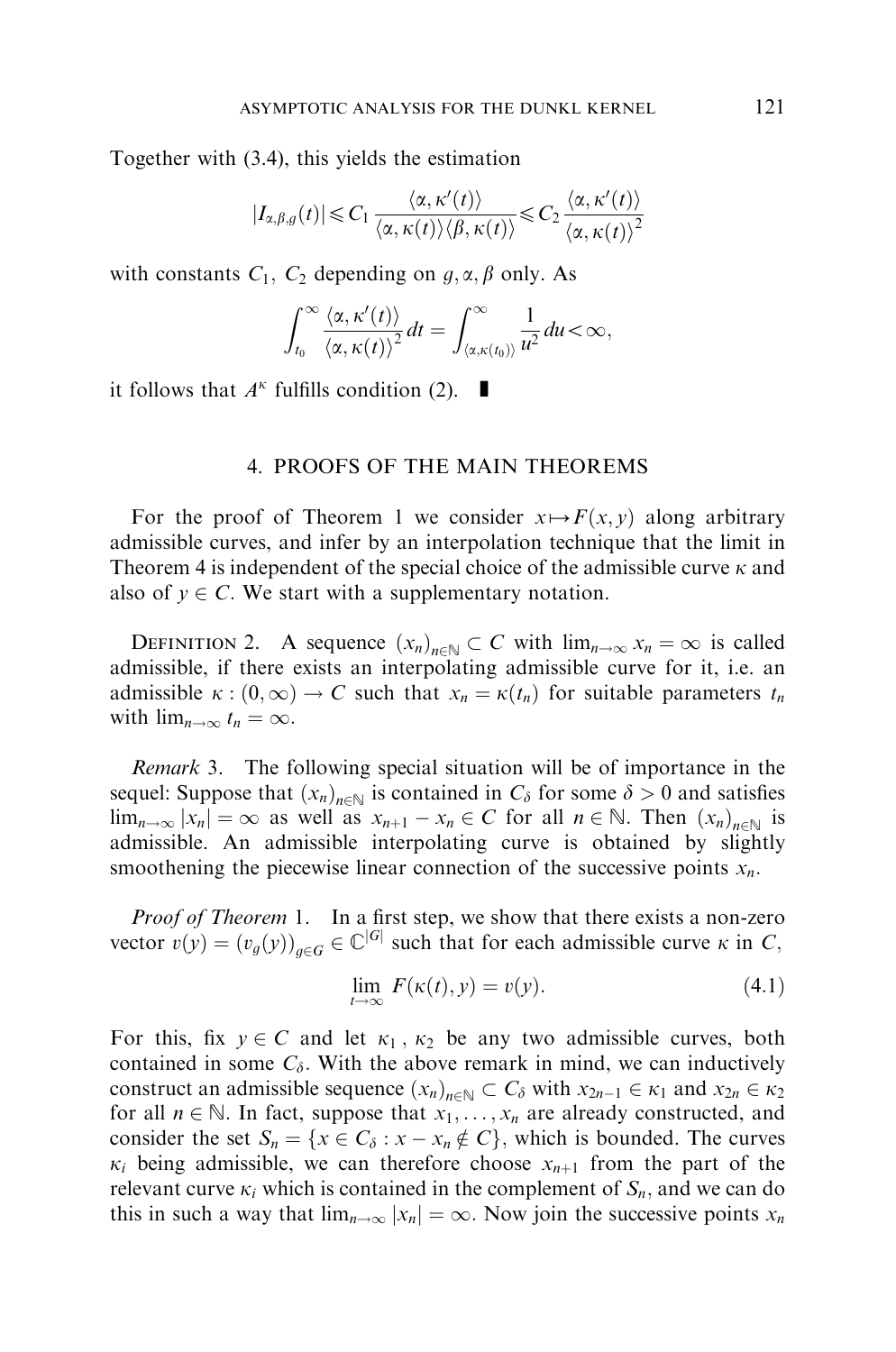by an interpolating admissible curve  $\kappa$ . Then according to Theorem 4, all three limits

$$
\lim_{t \to \infty} F(\kappa_1(t), y), \qquad \lim_{t \to \infty} F(\kappa_2(t), y), \qquad \lim_{t \to \infty} F(\kappa(t), y)
$$

exist, are different from zero, and must in fact be equal by our choice of the interpolating curve  $\kappa$ . This proves (4.1). Next, we focus on admissible rays. Observe that  $F_q(tx, y) = F_{q-1}(ty, x)$  for all  $q \in G$  and  $x, y \in C$ . Together with (4.1), this implies that  $v_q(y) = v_{q^{-1}}(x)$ , and therefore  $v_q(x) = v_{q^{-1}}(x)$  $v_q(y) =: v_q$ . Put  $v = (v_q)_{q \in G}$ . Then

$$
\lim_{t \to \infty} F(\kappa(t), y) = v \tag{4.2}
$$

for every admissible  $\kappa$  and every  $y \in C$ . Now assume that the statement of Theorem 1 is false. Then there exist  $\varepsilon > 0$  and a sequence  $(x_n)_{n \in \mathbb{N}} \subset C_\delta$  with  $\lim_{n\to\infty} |x_n| = \infty$  and such that

$$
\max_{g \in G} |F_g(x_n, y) - v_g| > \varepsilon \quad \text{for all } n \in \mathbb{N}.
$$

We may also assume without restriction that  $(x_n)_{n\in\mathbb{N}}$  is admissible—again because for each  $x \in C_{\delta}$  the set  $\{z \in C_{\delta} : z - x \notin C\}$  is bounded. Hence relation (4.2) entails  $\lim_{n\to\infty} F_q(x_n, y) = v_q$ , a contradiction.  $\blacksquare$ 

The proof of Theorem 2 is based on the Phragmén–Lindelöf Theorems (see [\[21,](#page-16-0) Sect. 5.6]) for the right half-plane  $H = \{z \in \mathbb{C} : \text{Re } z \ge 0\}.$ 

*Proof of Theorem* 2. We may assume that  $\gamma > 0$ . For fixed  $x, y \in C$ define

$$
G(z) \coloneqq z^{\gamma} \sqrt{w_k(x)w_k(y)} \, e^{-z\langle x,y\rangle} E_k(zx,y),
$$

which is regular in  $H \setminus \{0\}$  and continuous in H with  $G(0) = 0$ . The integral representation (1.4) easily implies that

$$
|E_k(zx, y)| \le \max_{g \in G} e^{\text{Re } z \langle gx, y \rangle} \quad \text{for all } z \in \mathbb{C},
$$

cf. [\[19,](#page-16-0) Corollary 5.4] or, alternatively, [\[15\].](#page-16-0) As x and y are contained in the same Weyl chamber, the inequality  $\langle gx, y \rangle \leq \langle x, y \rangle$  holds for all  $g \in G$  ([\[13,](#page-16-0) Theorem 3.1.2]). This shows that

$$
|G(z)|\!\leqslant\! |z|^\gamma \sqrt{w_k(x)w_k(y)} e^{\text{Re } z(\langle gx, y\rangle-\langle x, y\rangle)}\!\leqslant\! |z|^\gamma \sqrt{w_k(x)w_k(y)}
$$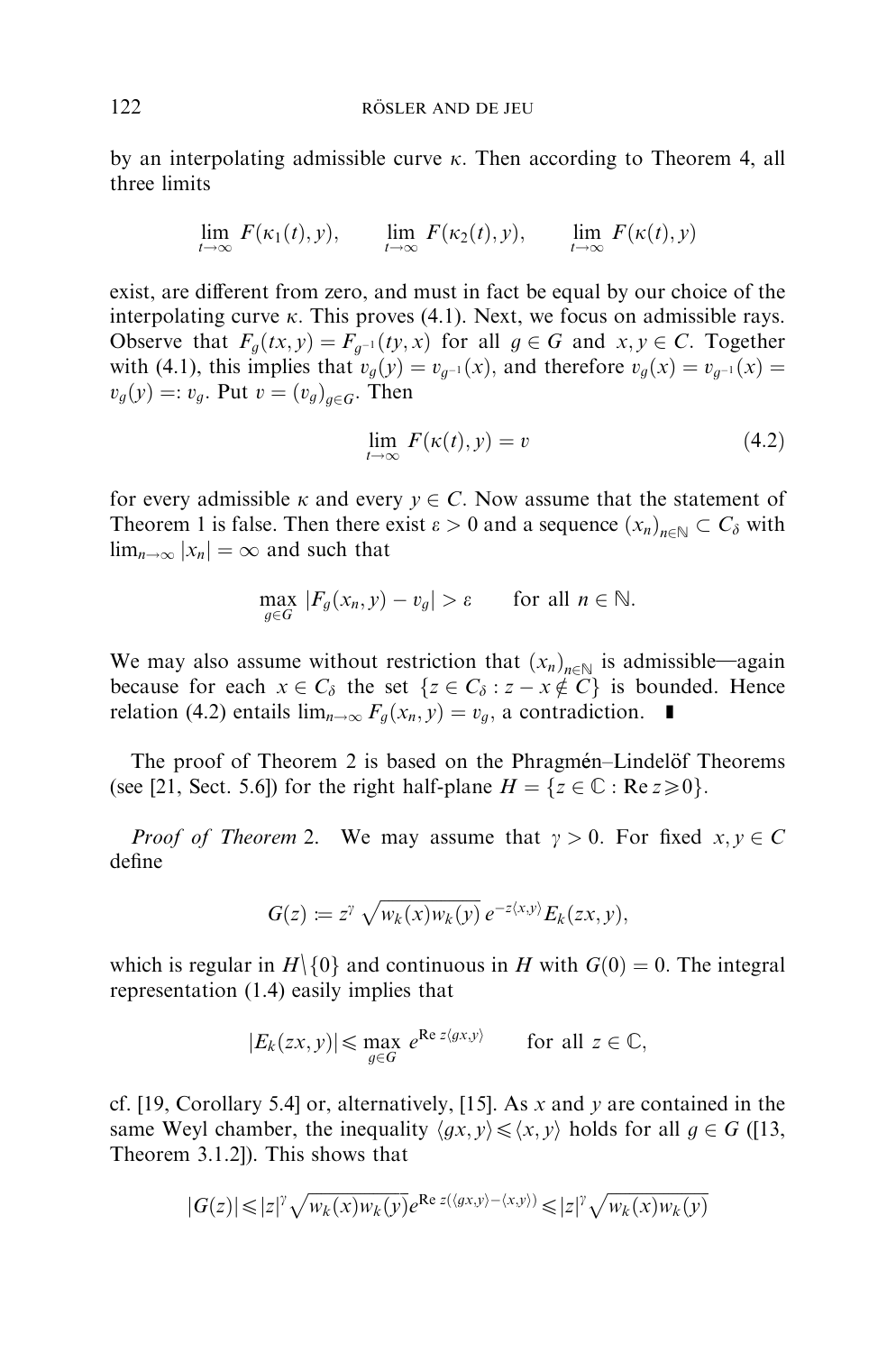as long as  $\text{Re } z \ge 0$ . Hence G is of subexponential growth when restricted to H. More precisely, for every  $\delta > 0$ .

$$
G(z) = O(e^{\delta |z|})
$$
 as  $z \to \infty$  within H.

Next, consider G along the boundary lines of H,  $\kappa_{+i}(t) = \pm it$ ,  $t > 0$ . According to Theorem 1,  $\lim_{t\to\infty} G(it) = i^{\gamma}v_e$ . Moreover,  $G(-it) = \overline{G(it)}$  for  $t > 0$  (cf. (1.5)); hence  $\lim_{t \to \infty} G(-it)$  exists as well. Employing the Phragmen–Lindel of Theorems 5.62 and 5.64 of [\[21\],](#page-16-0) we deduce that  $G$  is in fact bounded in H and that  $\lim_{z\to\infty, z\in H} G(z) = i^{\gamma}v_e$ .

We finally come to the proof of Theorem 3. The key for our approach is the following simple observation: according to formula (1.4), one may write

$$
E_k(x, -i\xi) = \int_{\mathbb{R}^N} e^{-i\langle \xi, y \rangle} d\mu_x^k(y) = \widehat{\mu}_x^k(\xi) \qquad (x, \xi \in \mathbb{R}^N), \qquad (4.3)
$$

where  $\hat{\mu}$  stands for the classical Fourier–Stieltjes transform of  $\mu \in M^1(\mathbb{R}^N)$ ,

$$
\hat{\mu}(\xi) = \int_{\mathbb{R}^N} e^{-i\langle \xi, y \rangle} d\mu(y).
$$

Equation (4.3) suggests to employ Wiener's theorem, which characterizes Fourier–Stieltjes transforms of continuous measures on locally compact abelian groups (here  $(\mathbb{R}^N, +)$ ), see for instance [\[12,](#page-16-0) Lemma 8.3.7]:

LEMMA 2 (Wiener). For  $\mu \in M^1(\mathbb{R}^N)$  the following properties are equivalent:

(1)  $\mu$  is continuous.

$$
(2) \lim_{n\to\infty}\frac{1}{n^N}\int_{\{\xi\in\mathbb{R}^N:\left|\xi\right|\leq n\}}\left|\hat{\mu}(\xi)\right|^2d\xi=0.
$$

Apart from this, our argumentation relies on the following growth estimate for  $E_k$ , which is an easy consequence of Theorem 1 and of some interest in its own:

**PROPOSITION 2.** Let  $y \in C$ . Then for each  $\delta > 0$  there exists a constant  $M_{\delta}(y) > 0$  such that

$$
w_k(x)|E_k(ix,gy)|^2 \le M_\delta(y) \quad \text{for all } x \in C_\delta, \quad g \in G.
$$

Remark 4. It is important at this point to note that the asymptotics of Theorem 4 implies boundedness of  $x \mapsto w_k(x)|E_k(ix, qy)|^2$  only within suitable subsets of C: We do not know at present whether this function remains bounded when the range of  $x$  is all of  $C$ .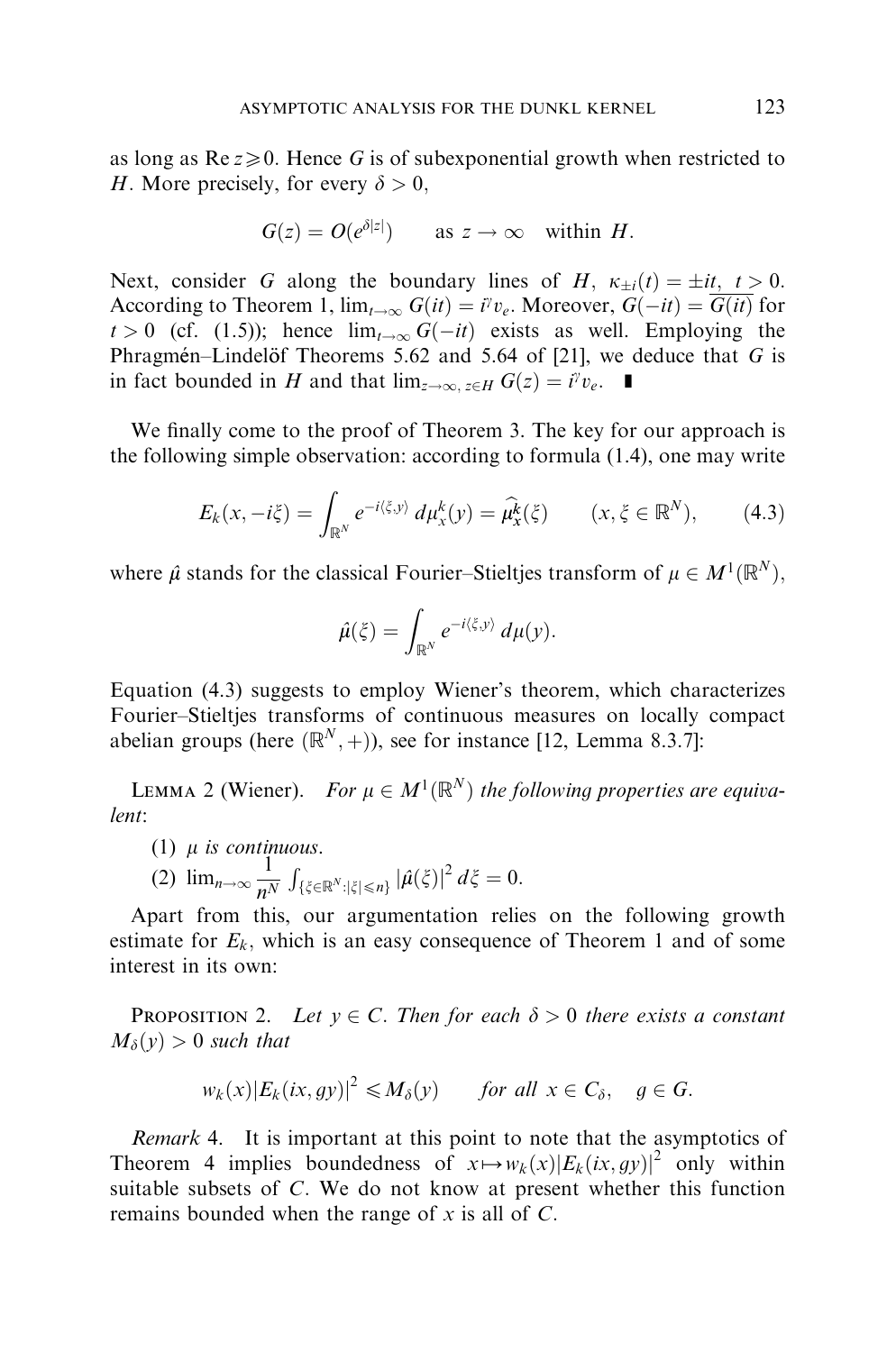*Proof of Theorem 3.* For  $n \in \mathbb{N}$  put  $K_n := \{\xi \in \mathbb{R}^N : 1 \leq |\xi| \leq n\}$ . In view of the properties of  $E_k$  ((1.2) and (1.5)), the assertion of the theorem is equivalent to

$$
\lim_{n \to \infty} \frac{1}{n^N} \int_{K_n \cap C} |E_k(ix, \xi)|^2 d\xi = 0 \quad \text{for all} \quad x \in \mathbb{R}^N_{\text{reg}}.\tag{4.4}
$$

For fixed  $x \in \mathbb{R}^N_{reg}$  and  $\delta > 0$ , define

$$
I_1^{\delta}(n) := \frac{1}{n^N} \int_{K_n \cap C_{\delta}} |E_k(ix, \xi)|^2 d\xi,
$$
  

$$
I_2^{\delta}(n) := \frac{1}{n^N} \int_{K_n \cap (C \setminus C_{\delta})} |E_k(ix, \xi)|^2 d\xi.
$$

Let further  $\omega$  denote the Lebesgue surface measure on  $S^{N-1} = \{ \xi \in \mathbb{R}^N : \xi \in \mathbb{R}^N \}$  $|\xi| = 1$ . By use of (1.5), one obtains

$$
I_2^{\delta}(n) = \frac{1}{n^N} \int_1^n \int_{S^{N-1} \cap (C \setminus C_{\delta})} |E_k(ix, t\xi)|^2 d\omega(\xi) t^{N-1} dt
$$
  
\$\leqslant \frac{\omega(S^{N-1} \cap (C \setminus C\_{\delta}))}{n^N} \int\_1^n t^{N-1} dt \leqslant \frac{1}{N} \omega(S^{N-1} \cap (C \setminus C\_{\delta})),

which tends to 0 as  $\delta \to 0$ . Thus for given  $\epsilon > 0$ , we can find  $\delta > 0$  such that  $I_2^{\delta}(n) \leq \varepsilon$  for all  $n \in \mathbb{N}$ . With this  $\delta$  fixed, the upper estimate on  $E_k$  according to Proposition 2 yields

$$
I_1^{\delta}(n) \leqslant \frac{M_{\delta}(x)}{n^N} \int_{K_n \cap C_{\delta}} \frac{d\xi}{w_k(\xi)}.
$$

The weight  $w_k$  being homogeneous of degree  $2\gamma$ , we further have

$$
\int_{K_n \cap C_\delta} \frac{d\xi}{w_k(\xi)} = A_\delta \int_1^n t^{N-2\gamma-1} dt
$$

with

$$
A_{\delta} = \int_{S^{N-1} \cap C_{\delta}} \frac{d\omega(\xi)}{w_k(\xi)} < \infty.
$$

As  $\gamma$  is strictly positive, this implies that  $\lim_{n\to\infty} I_1^{\delta}(n) = 0$  and finishes the proof.  $\blacksquare$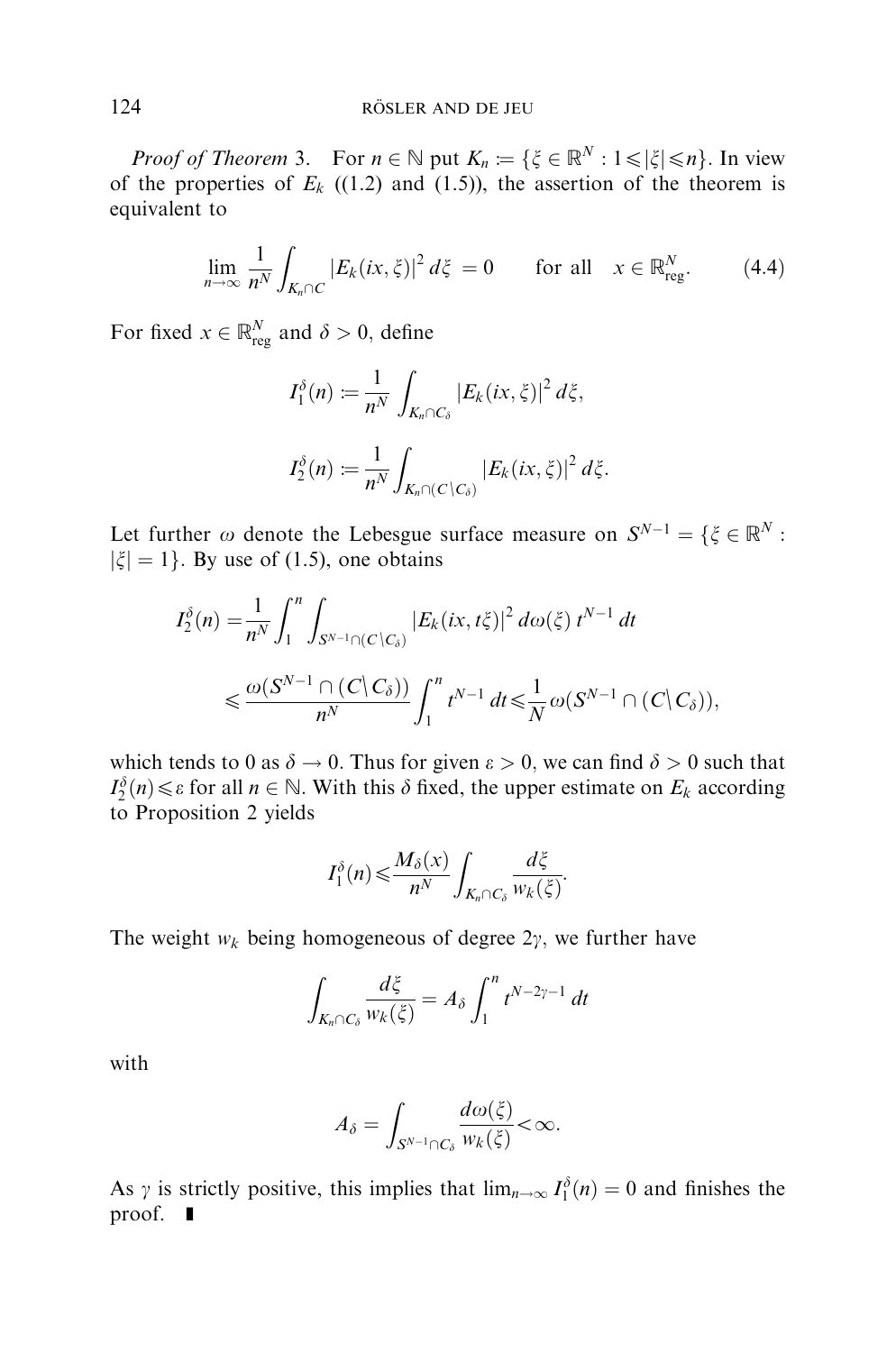<span id="page-15-0"></span>*Remark* 5. As already mentioned, we conjecture that for  $x \in \mathbb{R}^N_{reg}$  the measures  $\mu_x^k$  are even absolutely continuous with respect to Lebesgue measure, provided  $R' := \{ \alpha \in R \mid k(\alpha) > 0 \}$  spans  $\mathbb{R}^N$ . We comment briefly on the hypotheses for this conjecture. First note that some regularity condition on x is necessary: In fact, for  $x = 0$  the representing measure is always given by the unit mass at the origin. As to the condition on  $R'$ , let  $V'$ be the span of R', where  $V' = \{0\}$  by convention if  $R' = \emptyset$ . Suppose  $V' \neq \mathbb{R}^n$ . Let  $V'' = (V')^{\perp}$  be the orthoplement with corresponding decomposition  $\mathbb{R}^N = V' \oplus V''$ . For  $x \in \mathbb{R}^N$ , write  $x = x' + x''$  with  $x' \in V', x'' \in V''$ . Then it is easily seen from characterization (1.1) of  $E<sub>k</sub>$  that

$$
E_k(x, y) = E_k(x', y') \cdot e^{\langle x'', y'' \rangle} \quad \text{for all} \quad x, y \in \mathbb{R}^N
$$

and accordingly,

$$
\mu_x^k = \mu_{x'}^k \otimes \delta_{x''},
$$

where on the right side,  $k$  is understood as a multiplicity function on  $R'$ . Thus for all  $x \in \mathbb{R}^N$ ,  $\mu_x^k$  is supported in a translate of  $V'$  and is therefore not absolutely continuous.

## ACKNOWLEDGMENTS

For the first author it is a pleasure to thank the Isaac Newton Institute in Cambridge, U.K. for their hospitality during the preparation of this article. The second author was partially supported by a PIONIER grant of the Netherlands Organisation for Scientific Research (NWO).

#### **REFERENCES**

- 1. M. Abramowitz and I.A. Stegun, ''Pocketbook of Mathematical Functions,'' Verlag Harri Deutsch, Frankfurt/Main, 1984.
- 2. D. Barlet, J.-L.Clerc, Le comportement à l'infini des fonctions de Bessel généralisées I,  $Adv$ . in Math. 61 (1986), 165–183.
- 3. J.-L. Clerc, Le comportement à l'infini des fonctions de Bessel généralisées II,  $Adv.$  in Math. 66 (1987), 31–61.
- 4. J. F. van Diejen and L. Vinet, ''Calogero–Sutherland–Moser Models,'' CRM Series in Mathematical Physics, Springer, New York, 2000.
- 5. C. F. Dunkl, Differential-difference operators associated to reflection groups, Trans. Amer. Math. Soc. 311 (1989), 167–183.
- 6. C. F. Dunkl, Integral kernels with reflection group invariance, Canad. J. Math. 43 (1991), 1213–1227.